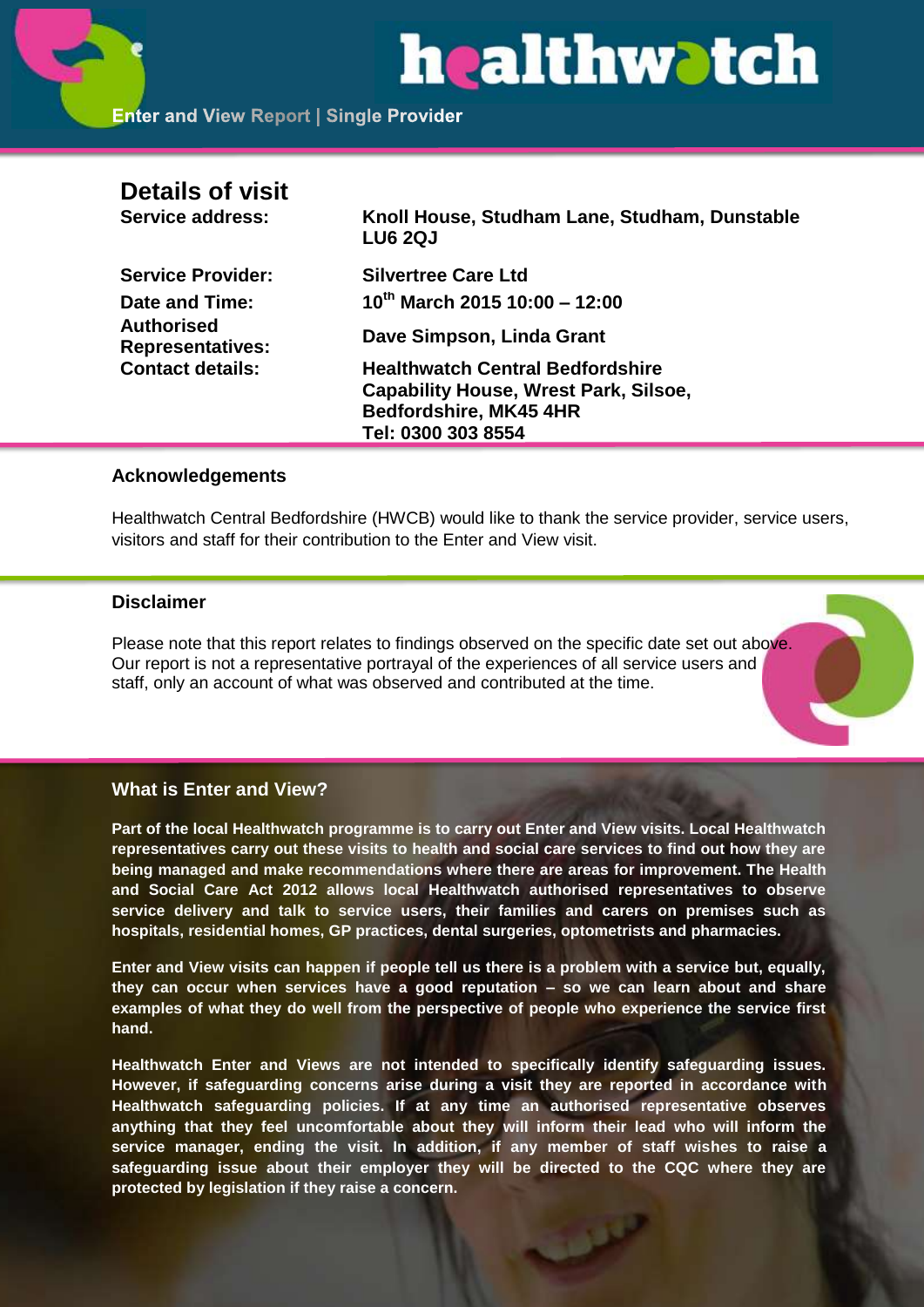# **Purpose of the visit**

- To engage with service users of care homes and understand how dignity is being respected in a care home environment;
- Identify examples of good working practice;
- Observe residents and relatives engaging with the staff and their surroundings;
- Consult with residents, relatives and staff about their experiences of the environment within the home and how care is delivered.

# **Strategic drivers**

- Care Quality Commission dignity and wellbeing strategy
- Care homes are a Local Healthwatch priority

# **Methodology**

#### **This was an announced Enter and View visit.**

Representatives were pleased to see the Healthwatch Central Bedfordshire poster notifying residents and relatives of our visit clearly displayed within the building.

On arrival, representatives were met by the Manager and Deputy Manager, who gave us a verbal introduction regarding the home, its history, the number of beds and residents, staff etc.

Authorised representatives also approached residents at the care home to informally ask them about their experience of the home. Several family members and members of staff were also spoken to.

The authorised representatives explained to everyone spoken to why they were there and took notes.

After speaking with the residents and staff, on leaving, Healthwatch Central Bedfordshire leaflets were given to the Deputy Manager for distribution and display in the home.



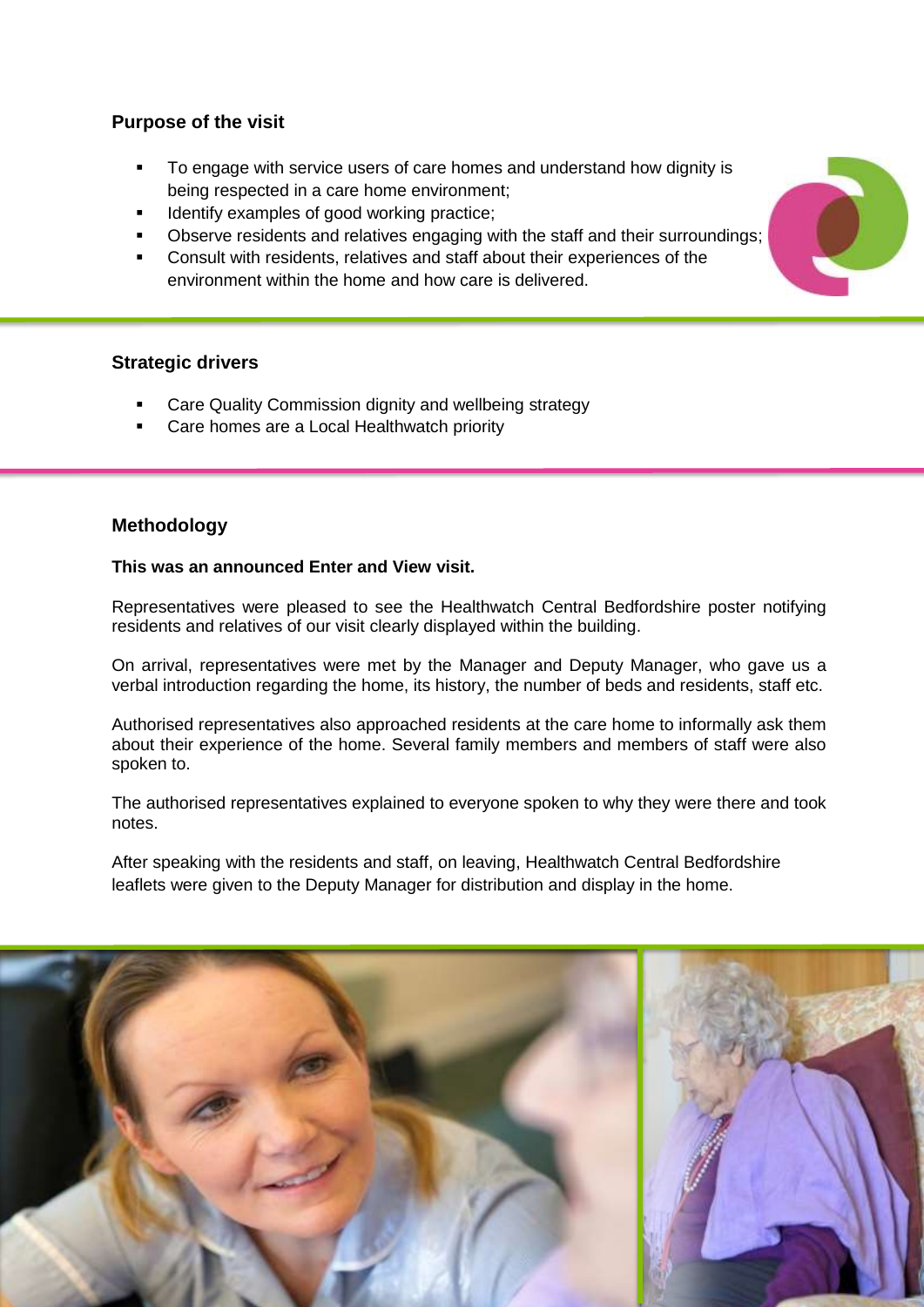# **Summary of findings**

At the time of the visit, the evidence is that the home was operating to a very good standard of care with regard to dignity and respect.

- $\triangleright$  Residents looked tidy, clean and well cared for, representatives saw no evidence of dignity not being respected.
- $\triangleright$  Representatives saw evidence of staff interacting with residents positively and regularly, including just checking on them if they appeared to be soporific.
- $\triangleright$  Residents spoken to were generally happy with the meals, the menu was balanced and nutritious and mealtimes were suitable for the residents. Residents could also choose where to take their meals.
- $\triangleright$  Clear evidence of social activities was evident and the residents spoken to were given the option of taking part in organised activities along with their relatives.

The Manager advised representatives that the current capacity of the home is as follows:

- $\geq$  22 beds, with seven currently unoccupied over two floors.
- $\triangleright$  Ten residents are mobile, five are immobile.
- $\triangleright$  Funding for residents is currently 50% funded by the Local Authority and 50% privately funded.
- $\triangleright$  The home does not currently have beds specifically for rehabilitation however empty rooms may be used for respite care.
- $\triangleright$  A total of 22 members of staff are employed; carers, including four senior carers, cooks, laundry, gardener/maintenance, and cleaners.
- $\triangleright$  Three or four carers are on duty in the morning, three in the afternoon and two at night.
- $\triangleright$  The types of residents catered for includes those with dementia and the frail elderly. All residents are over the age of 65.



### **Results of Visit**

#### **Environment**

On entry, representatives found the environment to be clean, warm, light and airy. The atmosphere was 'neutral' in that there were no apparent smells, good or bad.

The home is contained in a former country house in a secluded woodland environment. The home has recently undergone refurbishment to a good standard.

Each bedroom includes a wash basin and a commode if required (no en-suite bedrooms). Toilets are on each floor and there are three wet rooms including a bathroom with full sized hoist and a wheelchair accessible shower.

The two communal lounge rooms were being well used at the time of the visit. The home also has a dining room with a quiet area and library. The patio garden is accessible to residents including those in wheelchairs, with seating, bird feeders, tables and flower beds which residents are able to help cultivate with additional views over the estate.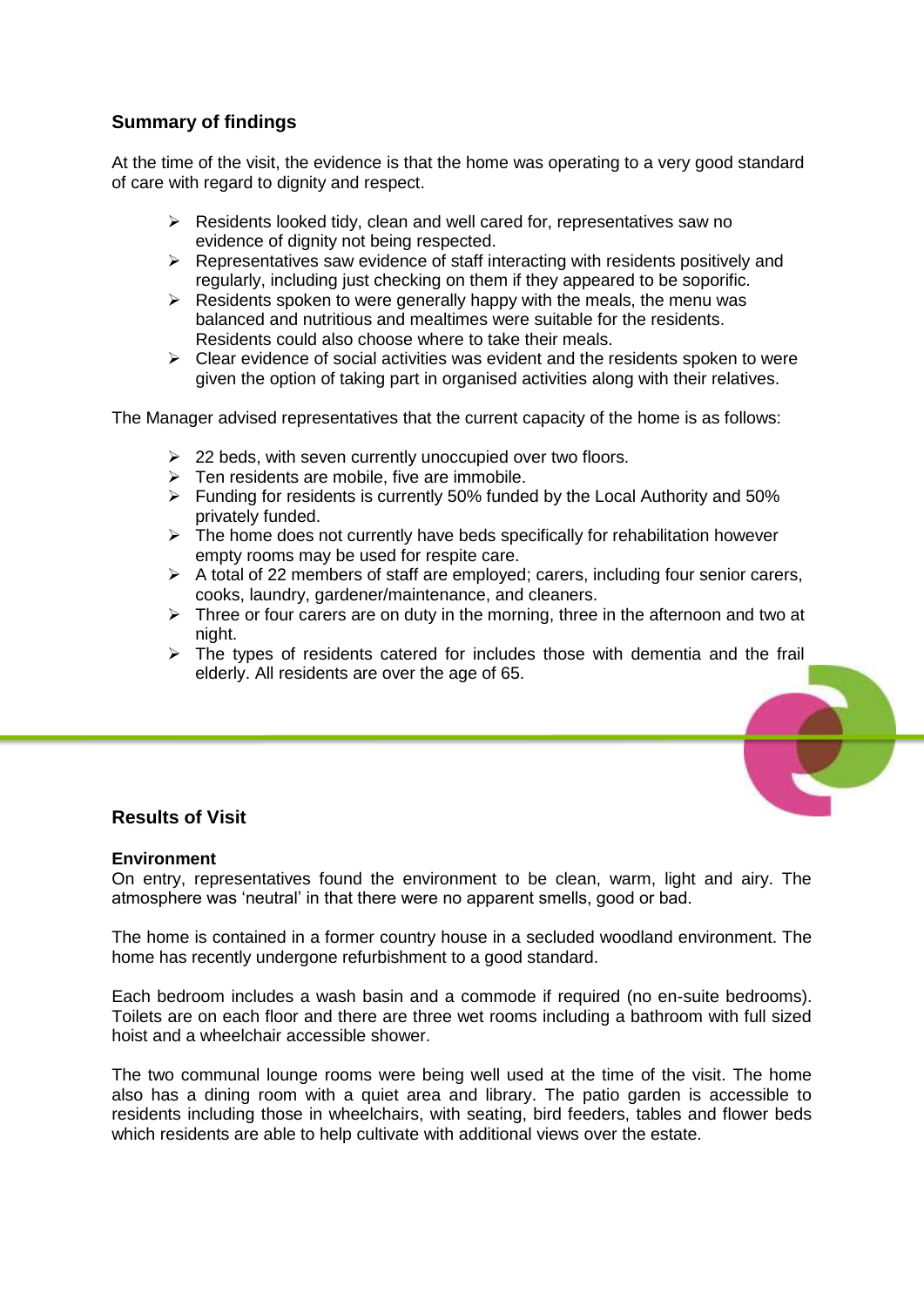#### **Promotion of Privacy, Dignity and Respect**

All the residents seen at the time of the visit appeared to be well dressed and cared for. Representatives were advised that each resident has a key worker who also works with the family.

The bedrooms are all lockable by the residents for security and peace of mind. Residents may take their meals in their rooms if desired.

A laundry is situated in the home; each resident has their own laundry bag which is changed daily and all their clothes are labelled. All bed linen is changed weekly or as necessary.

Each resident Care Plan is kept available for residents and their family to view. 'Turning' charts, night charts, food and drink and bowel movement records, for bedbound residents, are also kept at hand. Resident's photos are displayed on the front sheet of the Care Plan, and DNR notices are also kept in the Care Plan folders

Representatives were advised that the home provides the following visiting services:

- $\triangleright$  Hairdresser twice weekly.
- $\triangleright$  Chiropodist six to eight weekly.
- $\triangleright$  Mobile library monthly.
- $\triangleright$  Optician annually.
- $\triangleright$  Audiology as required, by L&D hospital
- $\triangleright$  Dentist management is currently negotiating with a service.

#### **Promotion of Independence**

Residents are encouraged to bring personal possessions, photographs, pictures, ornaments and small pieces of furniture to create familiar surroundings.

All residents are offered the opportunity to be involved in social activities organised at the home, including trips outside of the home, with relatives included in the planning.

Representatives observed residents in wheelchairs being moved around the home without undue difficulty; there is sufficient space to facilitate this.

#### **Interaction between Residents and Staff**

HWCB representatives spoke with residents in the communal lounge. The residents spoken to stated they were comfortable in the home and quite happy. Residents were impressed with the activities available and the care received. Representatives witnessed a group of residents playing 'bouncing ball' with a member of staff.

One resident is of Indian nationality and representatives observed the Deputy Manager conversing with her in Punjabi.

#### **Residents**

The most important aspects of the home, according to some residents, were feeling warm, safe and secure; the friendliness of staff and other residents; the cleanliness of Knoll House and it's '*homeliness*'.

Representatives were advised that residents are all registered with the Markyate GP Practice. A GP from the practice visits twice weekly.

Potential residents are assessed, prior to entry to the home, in their own homes or hospital by the Manager, to confirm that Knoll House can meet their needs. Residents are given a copy of the Service Users Guide to the home on acceptance.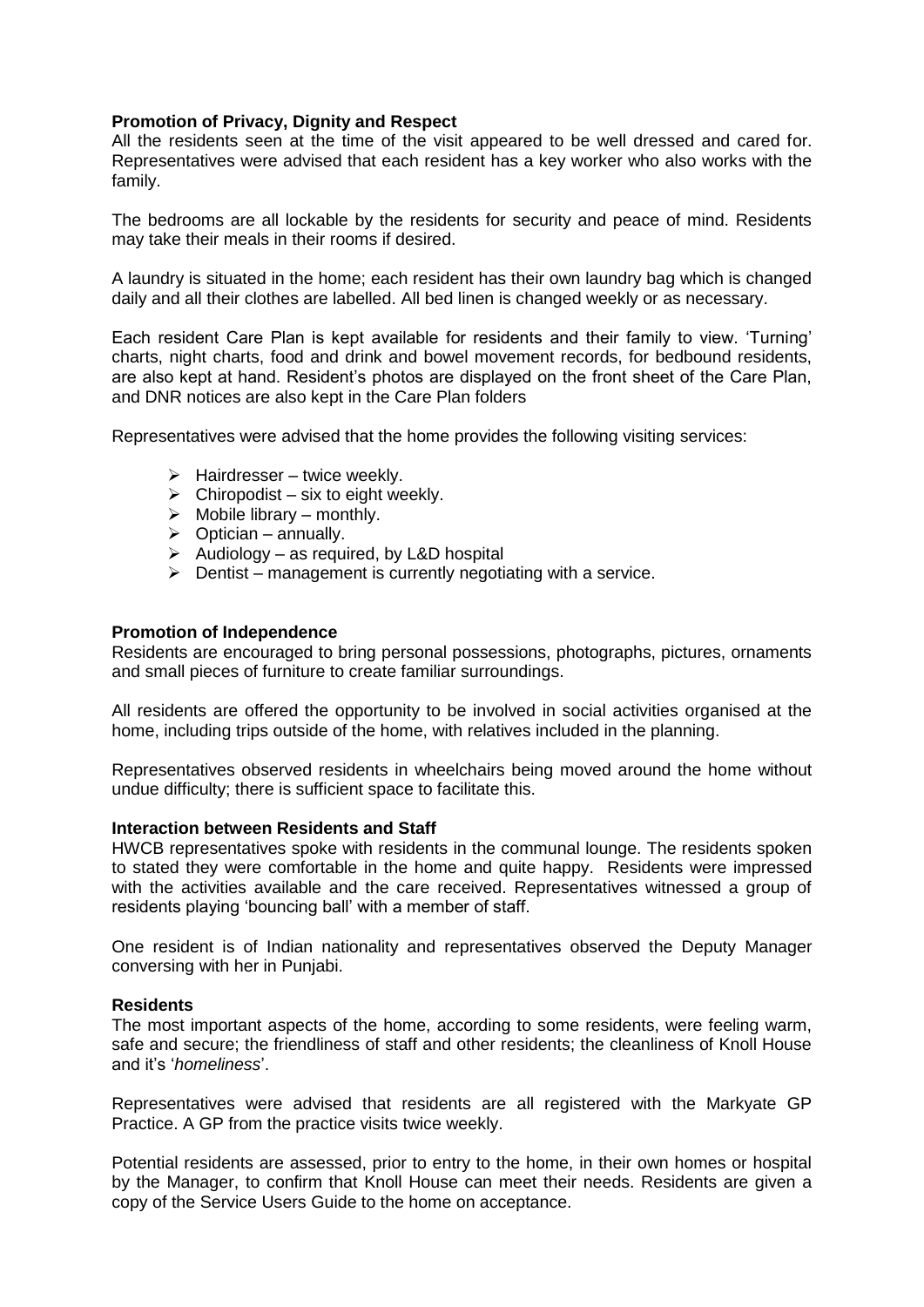#### **Food**

The daily menu is managed on a four week cycle and appears to be comprehensive. The home has Food First certification. The menu is available to view in both written and pictorial format and the kitchen has a Five Star Hygiene rating.

Representatives witnessed residents and relatives being offered refreshments during the visit. The residents appeared content with the care they received at mealtimes and were able to choose where to take their meals; in the lounge dining area or in their rooms. The residents, representatives spoke to, all thought the standard and variety of food served was very good.

#### **Recreational activities/Social Inclusion/Pastoral needs**

The Deputy Manager organises events to involve residents and their relatives as much as possible. Communal lounges are used for the majority of activities and representatives witnessed music and singing being played.

There was no evidence of residents being forced to take part in activities; it is optional for all residents. Representatives were advised by both staff and residents that activities included trips outside of the home, cake baking, and other interests. A trip to the local village hall to see a musical production was imminent and a canal trip and summer fete are planned for later in the year. Visits to the home by local schools and their choirs are encouraged.

Representatives were advised that there are regular visits from a Church of England vicar and the home also encourages visits from other religious denominations.

#### **Involvement in Key Decisions**

Representatives were advised that meetings with residents and their relatives are held every three months. The purpose is to give both residents and their relatives the opportunity to raise any issues and/or concerns.

#### **Concerns/Complaints Procedure**

The Manager, Deputy Manager, residents, relatives and members of staff, all confirmed there is a complaints procedure, although no resident or relative spoken to mentioned having used it.

#### **Staff**

All staff seen and spoken to during the visit were friendly and helpful to the representatives and to the residents they were observed interacting with. Staff observed speaking to residents, clearly knew them well, using their first names. The staff appeared to be well trained and representatives were confident the residents were well cared for.

Representatives were advised that residents' medication is distributed by a trained senior carer at all times although this was not witnessed. Representatives were also advised that DNRs (Do Not Resuscitate) notices (if appropriate) are kept within each residents care plan, which was later visually confirmed.

There is an ongoing training matrix for staff, who are encouraged to study for NVQ levels in all relevant disciplines. All staff are DBS checked before being allowed to work with residents.

#### **Visitors and Relatives**

Representatives observed family members visiting residents in the home and spoke to several of them, all of whom spoke highly of the care afforded to their relatives.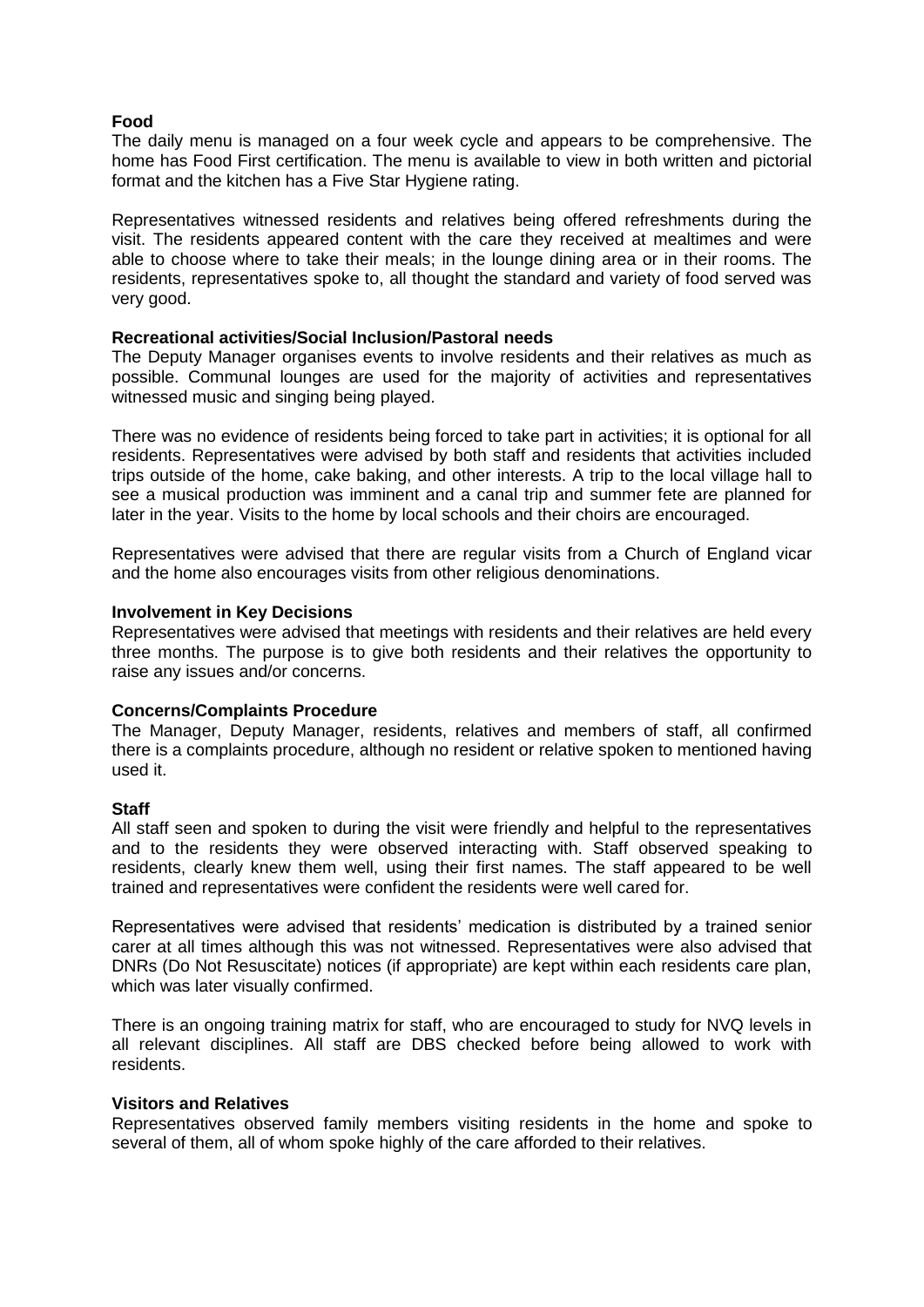The Healthwatch Central Bedfordshire notice was displayed in the care home advising relatives of the visit; however Healthwatch Central Bedfordshire was not contacted directly by any relative prior to or since the visit to the home.

#### **Additional Findings**

The new Manager at the home is attentive to all suggestions for improvement and has a 'suggestions box' for ideas to be posted in.

# **Recommendations**

This report highlights the good practice that was observed and reflects the resident's and relative's satisfaction with the care and support provided.

- $\triangleright$  A few residents and relatives spoken to by HWCB representatives expressed the view that if family members had not arrived to help feed residents who required it, there could be too few staff to cope at mealtimes. HWCB therefore suggests that staffing levels at mealtimes should be reviewed as a matter of urgency and additional staff recruited as necessary.
- > Healthwatch Central Bedfordshire recommends that this report is shared with the residents and family members of Knoll House, to advise that if they should wish to contribute any additional comments about the report, they should contact Healthwatch Central Bedfordshire direct on 0300 303 8554.